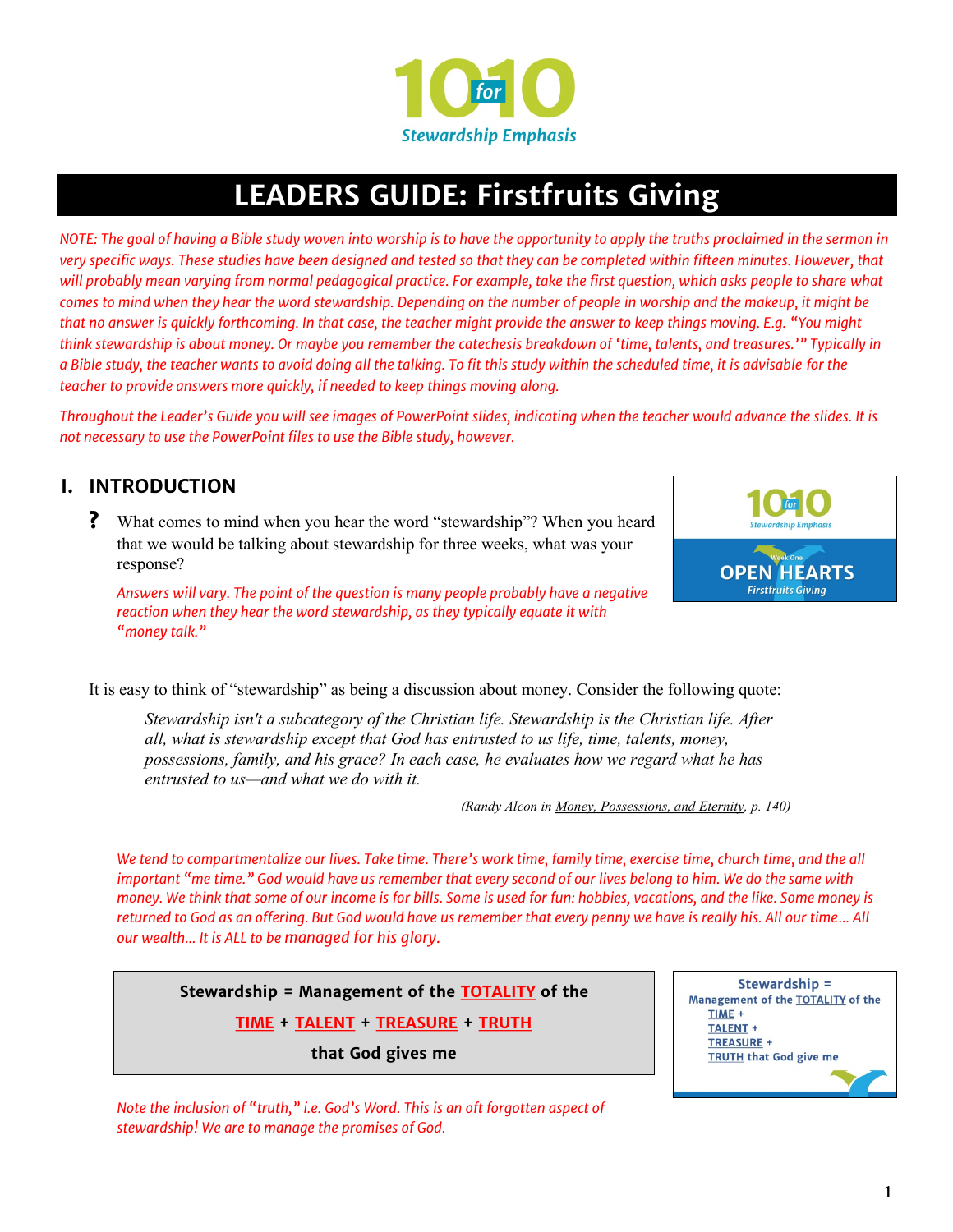**?** If "stewardship is the Christian life," why will a modern stewardship study need to focus on money, perhaps more than ever before in history?

*First, we are incredibly prosperous. We have luxuries—air conditioning, cell phones, means of transportation—that King David never enjoyed. The temptation to fall in love with this world, in that sense, is as great as it has ever been.*

*Second, more than ever, the mechanics of life are intertwined with finances. There was a time when to get food, you needed to have a good harvest… needed your livestock to reproduce. Now, you just need money and a grocery store. There was a time when your retirement plan was to have children who took care of you, letting their elderly mother and father live with them. Today, 401K plans and retirement homes are more the norm. Education was at one time entirely free for the vast majority of people. Today, college is often stressed, and rarely can one go that route without massive expense. More of our life is dependent upon money today than in previous generations.*

#### **Psalm 20:7**

Some trust in chariots and some in horses, but we trust in the name of the Loral our God.

? Complete: Stewardship does not just give the LORD honor. It demonstrates that we TRUST him.

*Most people are familiar with the "trust fall" teambuilding exercise. An individual holds their arms out and then falls backwards, into the arms of a teammate. The goal is to not let your knees buckle or throw your hands back, proving you trust the person will catch you. God wants us to trust him. Offerings do that. We trust that God is going to continue to provide for us. We trust that we can be generous, because he will continue to care for us.*



# **II. FIRSTFUIT BASICS**

**The focus of firstfruits giving is not the AMOUNT but the ATTITUDE.**



## **Proverbs 3:9**

*Honor the Lord with your wealth, with the firstfruits of all your crops; then your barns will be filled to overflowing, and your vats will brim over with new wine.*

**?** When God calls for firstfruit giving in that passage, what is the amount he asks for?

*In this verse, he does not specify any amount.*

#### **Deuteronomy 26:8-10**

*So the LORD brought us out of Egypt with a mighty hand and an outstretched arm, with great terror and with miraculous signs and wonders. He brought us to this place and gave us this land, a land flowing with milk and honey; and now I bring the firstfruits of the soil that you, O LORD, have given me.*

**?** Again, no amount is stipulated for this firstfruit offering. What is stressed is the attitude. How would you characterize the attitude of the Israelite when he brought his firstfruits offerings?

*There's gratitude at God's mercy: saving Israel from Egypt, providing for them generously by giving them "a land flowing with milk and honey." He understands all he has was given to him by God.*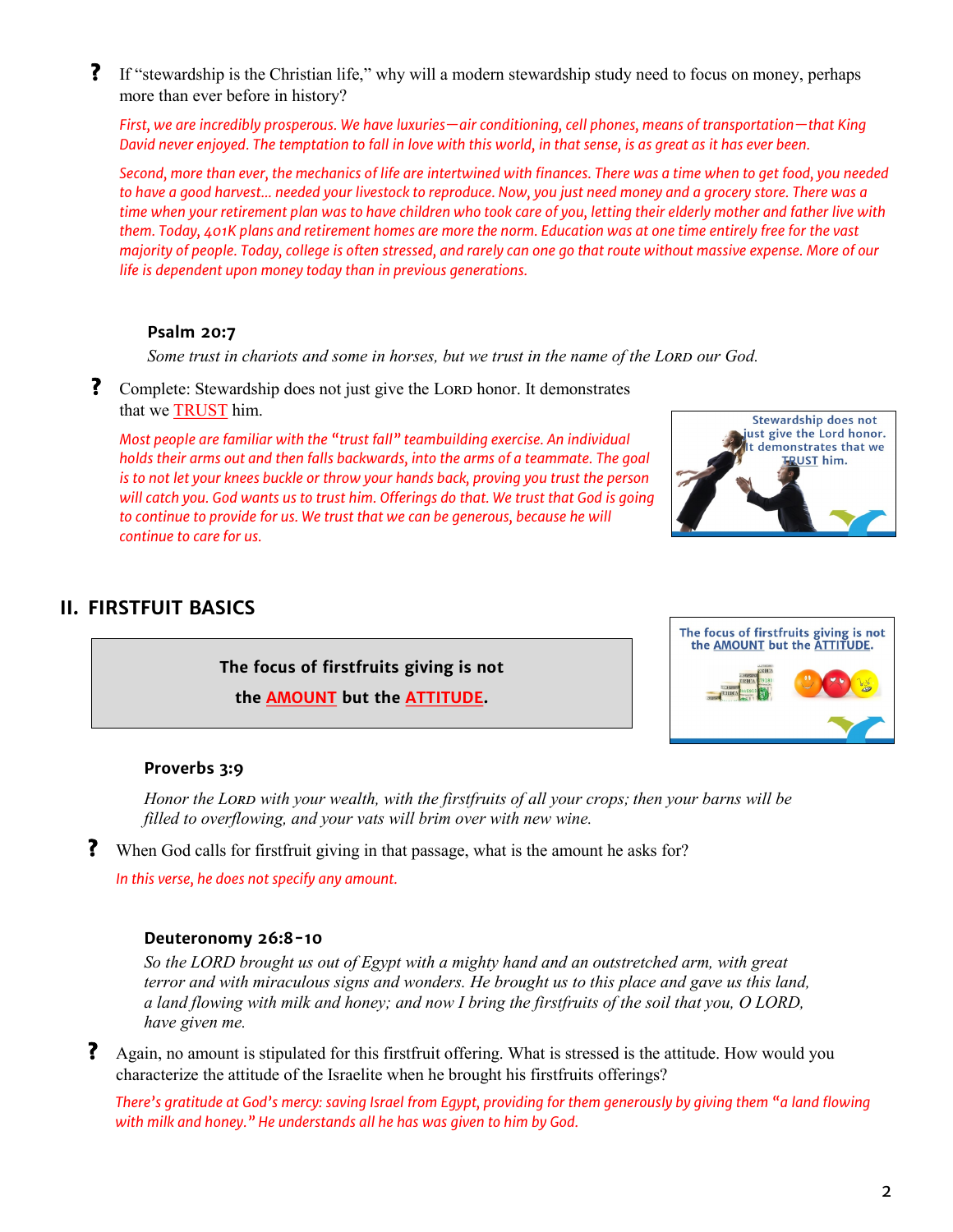#### **Mark 10:21-11**

*Jesus looked at him and loved him. "One thing you lack," he said. "Go, sell everything you have and give to the poor, and you will have treasure in heaven. Then come, follow me." At this the man's face fell. He went away sad, because he had great wealth.*

**?** This man had claimed to follow all of God's law. Was God actually *first* in his life? Give the reason for your answer.

*No. Money came first. This is evidenced by the fact that when presented with a choice—being near the Son of God or his wealth—the young man wanted the wealth more. Oh, the struggle we all face! We will follow Jesus, but to a point. We will be his disciple, so long as it is easy. But when he asks us to trust him… to let go of our love of this world… to make sacrifices… there is a temptation to go "away sad." This often happens when Jesus tells us how to think about money. Christ, help us!*





## **Genesis 1:1**

*In the beginning God created the heavens and the earth.*

**The focus of firstfruits giving is not on ME but on GOD.**

#### **Psalm 24:1**

*The earth is the Lord's, and everything in it, the world, and all who live in it; for he founded it on the seas and established it on the waters.*

**?** Do you believe the passages above are literally true? If so, how does that have to affect the way you approach stewardship?

*That question perhaps sounds snarky, but it gets back to part of stewardship being managing TRUTH. Are those passages truth? Of course! If so, they should affect the way we view life. The money in my wallet is not mine. The wallet is not even mine. It all belongs to God. I am to manage it for his glory. What we are about to see is that is how God manages things—for OUR glory and well-being.*

#### **John 1:2**

*He [Jesus] was with God [the Father] in the beginning.*

#### **John 3:16**

*For God so loved the world that he gave his one and only Son, that whoever believes in him shall not perish but have eternal life.*

#### **Romans 5:8**

*While we were still sinners, Christ died for us.*

## **? What do these passages teach us about how God gives.**

*John 1:2 echoes Genesis 1:1 with "In the beginning…" Jesus is eternal, like the Father. Thus he is his first child. But God gave him up for us. He did so, though "we were still sinners." Jesus alone lived the beautiful, perfect life God wanted humanity to live. But God sacrificed that life so that sinners might go free. This helps us conclude that...*

*God gave us his FIRST and gave us his BEST.*